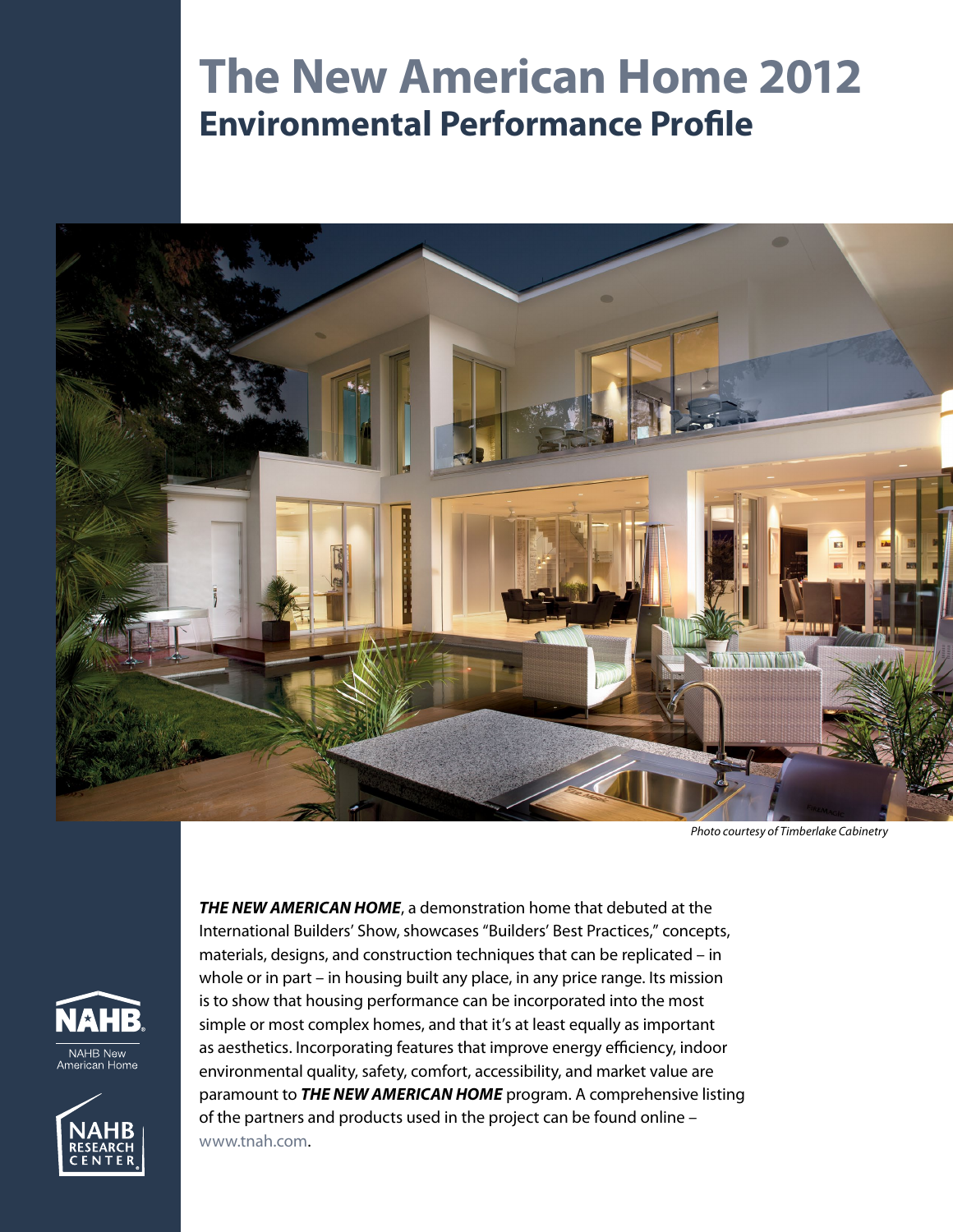## **Performance Ratings**

- National Green Building Standard "Emerald" certification
- USGBC LEED-H "Platinum" certification
- • U.S. EPA Energy Star Qualified Home
- • U.S. EPA Indoor airPlus Qualified
- U.S. DOE Builders Challenge qualified
- Florida Green Building Coalition "Platinum" certification
- Florida Yards and Neighborhoods Designation
- Florida Water Star "Gold" designation

## **Lot Design**

Infill lot with access to public transportation and close proximity to public services, shared utility trenches, pervious surfaces, indigenous planting, tree shading

## **Resource Efficiency**

Advanced framing, interior coverings and fenestration framing not requiring finishing, stacked stories, roof overhangs, built in recycling, construction waste recycled, certified wood, engineered wood products, >50% recycle content, indigenous materials, ISO14001 registered materials

## **Energy Efficiency**

- • EPA Water Sense fixtures
- • Low-volume irrigation, drip, bubblers drip emitters
- • Rainwater collection
- Rain sensor controlled irrigation

- • Overall, the home uses approximately 77% less energy for heating and 83% less energy for cooling compared to a similar home in the same climate zone.
- • Exterior walls insulated concrete form R-26 and R-30
- • Fully air-sealed and insulated attic
- Windows and patio doors with low-e coating and argon gas filled
- • Extended roof overhangs to aid in protecting the home from the harsh Florida sun and rainwater
- • Energy Star rated roof coating to limit solar gains
- Light colored exterior wall finish
- Minimum windows on south and west exterior walls
- Air tightness less than one air change per hour @ 50 Pa
- Very high efficiency air-source heat pump systems with an average 18 seasonal energy efficiency ratio

• Homeowner's manual – including maintenance, equipment manuals, renewable energy options from utility, native landscaping and organic pest control options, termite inspection checklist





(SEER) and 9.2 heating season performance factor (HSPF)

- One heat pump operates from 700 Watts of electricity from a dedicated PV system
- Two-stage compressor technology in the outdoor heat pump units increases efficiency, enhances dehumidification, and reduces the typical noise level of the A/C unit
- All ductwork is sealed for air tightness
- HVAC system located entirely within conditioned space
- • Solar hot water
- • 100% of all interior and exterior lamps are energy-efficient LED lighting, compact fluorescent lamps (CFLs), and linear fluorescent lamps (LFLs)
- ENERGY STAR®-rated appliances, including dishwasher, refrigerator, freezer, and clothes washer
- 4KW Solar Photovoltaic (PV) system

## **Water Efficiency**

## **Indoor Environmental Quality**

- • Energy recovery ventilator (ERV) to limits moisture gains in summer and recover heat in the winter
- • Ultra-violet light air treatment system improves indoor air quality
- Direct vent water heater
- Low and non-emitting products
- • Air sealed and ventilated garage
- Central vacuum system
- CO alarm monitor installed
- • Kitchen range exhaust to exterior with make-up air duct
- Timer control on low sone bath fans
- Minimum MERV 8 air filtration
- Supplemental dehumidification mode for HVAC system

#### **Operation**

This brochure provides an Environmental Performance Profile of TNAH. Its high performing design is extensive and comprehensive, as documented through the numerous third-party performance ratings the home has achieved—see complete list to the right.

## **Key Energy Features**

TNAH achieves a very high level of energy efficiency. The home is expected to consume 52 percent less energy than a standard home. At this level of efficiency, the home is designed to provide \$1,536 in annual energy savings. The most noteworthy features include the air tightness of its thermal shell and the use of solar energy for space conditioning and hot water production. Under blower door testing, the thermal shell achieves 0.35 ACH50, an amount that is considered very airtight and keeps unwanted outdoor humidity from entering the home. Spray foam insulation was used on the underside of the roof deck, as well as around any penetrations, and framing to prevent air leakage.

The home uses solar energy to power a portion of its electrical systems, space conditioning and hot water systems. The 4KW Photovoltaic (PV) system provides approximately 18 percent of the annual energy needs for the home. The HVAC manufacturer bundles the space conditioning system with four dedicated PV panels. When the system is not running, other electrical devices in the home can use the surplus solar power. Overall, the home uses approximately 77 percent less energy for heating and 83 percent less energy for cooling compared to a similar home in the same (hot-humid) climate zone. The solar thermal system includes an 80-gallon storage tank for domestic hot water. Supplemental water heating is provided by a natural gas-fueled tankless water heater.